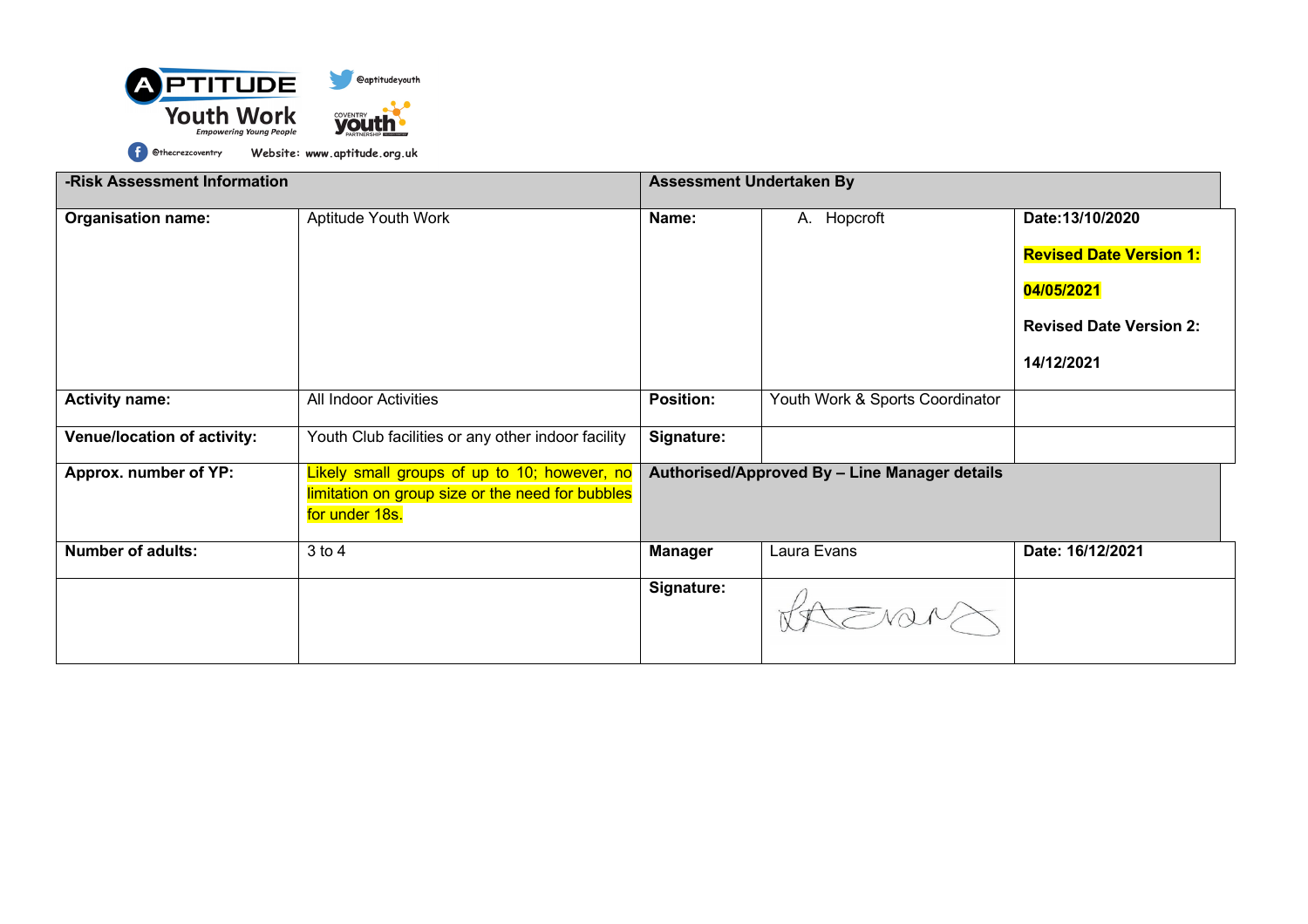

# **Further Reading**

**To keep up to date with managing youth sector activities and spaces during Covid-19, please visit: https://nya.org.uk/guidance/.** 

**To keep up to date with managing sport and physical activity activities and spaces during Covid-19, please visit: https://www.sportengland.org/how-we-can-help/coronavirus/return-play and https://londonsport.org/covid-19/return-to-sport-and-physical-activityguidance/.** 

**For general advice of how to help reduce the spread of coronavirus (COVID-19), please visit: https://www.publichealth.hscni.net/news/covid-19 coronavirus.**

**For posters, leaflets and other materials to display, please visit: https://www.gov.uk/government/publications/guidance-to-employers-andbusinesses-about-covid-19.**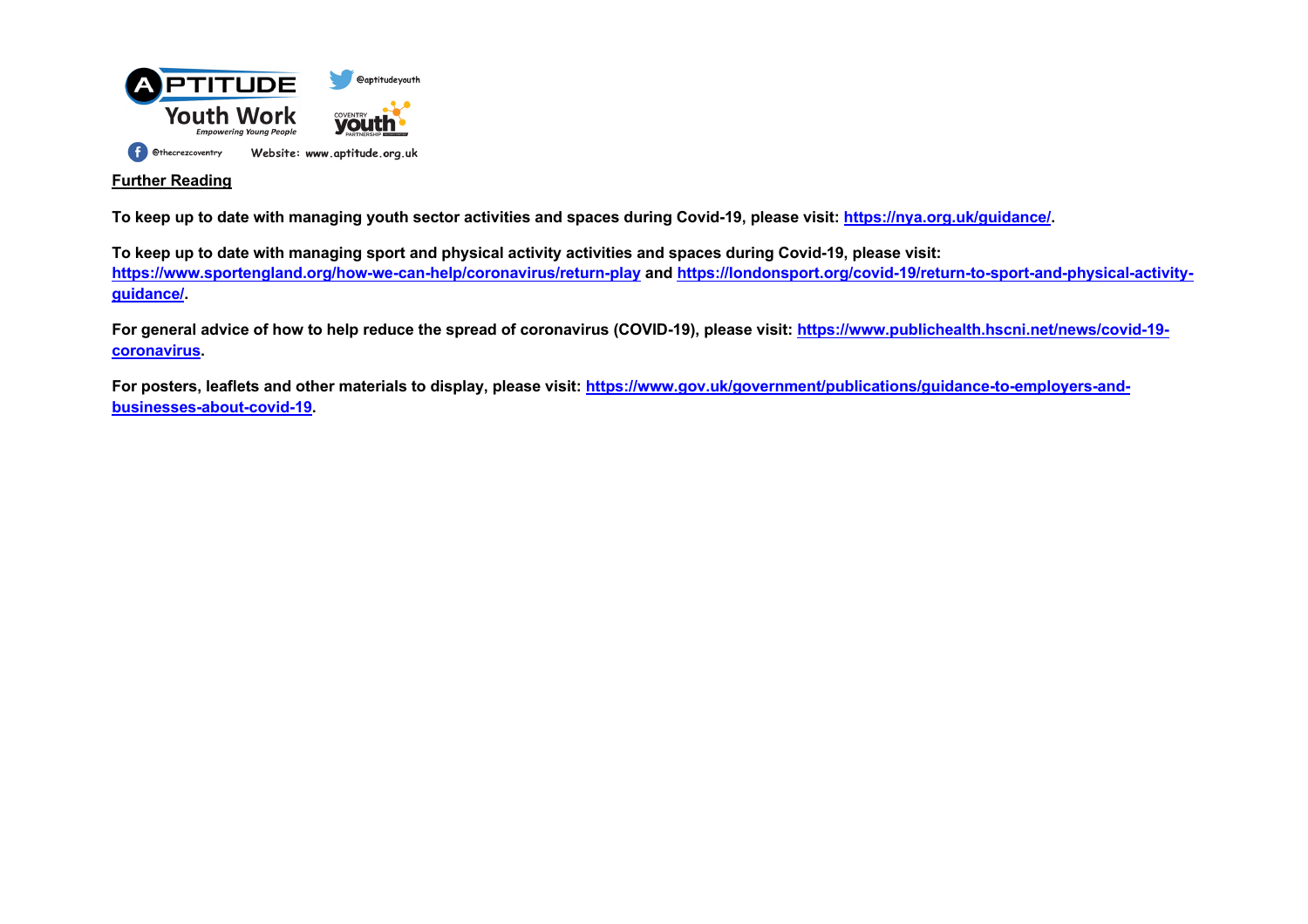

| What are the<br>hazards?               | Who might be harmed                                                                                                                                                 | <b>Controls Required</b>                                                                                                                                                                                                                                                                                                                                                                                 | <b>Additional Controls</b>                                                                                                                                                                                                                                                                                            | Action by who?                                                                                                                                                                                      | <b>Action</b><br>by<br>when? |
|----------------------------------------|---------------------------------------------------------------------------------------------------------------------------------------------------------------------|----------------------------------------------------------------------------------------------------------------------------------------------------------------------------------------------------------------------------------------------------------------------------------------------------------------------------------------------------------------------------------------------------------|-----------------------------------------------------------------------------------------------------------------------------------------------------------------------------------------------------------------------------------------------------------------------------------------------------------------------|-----------------------------------------------------------------------------------------------------------------------------------------------------------------------------------------------------|------------------------------|
| Spread of<br>Covid-19<br>(Coronavirus) | Aptitude Youth<br>$\bullet$<br>Workers (staff)<br>Young People<br>$\bullet$<br>attending.<br>Parents/Guardians<br>$\bullet$<br>dropping off and<br>picking up young | No. of Young People into the facility<br>The maximum of young people<br>allowed in indoor facility is informed<br>by the building owners. However, in<br>accordance with Roadmap Step 2 of<br>the NYA Guidance $-$ under 18s may<br>meet indoors (or outdoors) without                                                                                                                                   | Young People Accessing our Activities (for<br><b>Track &amp; Trace</b><br>Young people that do not have an Aptitude<br>Youth Work Membership, will not be<br>allowed to participate in in the session. If<br>they wish to be a member, Youth Worker<br>will obtain parent/guardian contact details                    | Share revised Risk<br>Assessment with<br>team of Youth<br>Workers.                                                                                                                                  | 14/12/21                     |
|                                        | people                                                                                                                                                              | limitations on group size. The<br>regulations no longer require youth<br>sector providers to limit their bubble<br>sizes to a maximum number of<br>attendees (per bubble).                                                                                                                                                                                                                               | and inform them of the membership<br>process. The membership form can be<br>found here:<br>https://www.aptitude.org.uk/consent-<br>form.                                                                                                                                                                              | Written Covid-19<br>safety guidance<br>communicated to<br>young people and<br>parents via email,                                                                                                    | 17/12/21                     |
|                                        |                                                                                                                                                                     | <b>Face Coverings</b>                                                                                                                                                                                                                                                                                                                                                                                    | Roadmap Step 2 of the NYA guidance<br>allows open access Youth Club to return. A<br>membership form will still need to be                                                                                                                                                                                             | text, and social<br>media.                                                                                                                                                                          | 01/10/20                     |
|                                        |                                                                                                                                                                     | Face coverings for all young<br>$\bullet$<br>people and Youth Workers in all<br>indoor settings. This applies to all<br>indoor settings unless the young<br>person is eating, drinking, or<br>playing team sports. Please be<br>mindful that some individuals and<br>groups have reasonable excuses<br>for not wearing a face covering<br>due to age, health or other<br>conditions which are not always | completed.<br><b>ALL Young People may now access our</b><br>services (not just the most vulnerable/high<br>need). Projects/programmes are now<br>clearly defined to the young people we're<br>targeting i.e. open access engagement or<br>focussed 1-2-1/small group mentoring<br>support.<br><b>Under 18s Access</b> | All surfaces and<br>equipment will be<br>cleaned before a<br>new bubble of<br>young people enter<br>The Crez i.e. before<br>and after each<br>session.<br>Organise activity<br>areas so that social | Ongoing                      |
|                                        |                                                                                                                                                                     | visible.                                                                                                                                                                                                                                                                                                                                                                                                 | Youth provision for under 18's may meet<br>indoors or outdoors without limitations on                                                                                                                                                                                                                                 | distancing can be<br>practiced.                                                                                                                                                                     |                              |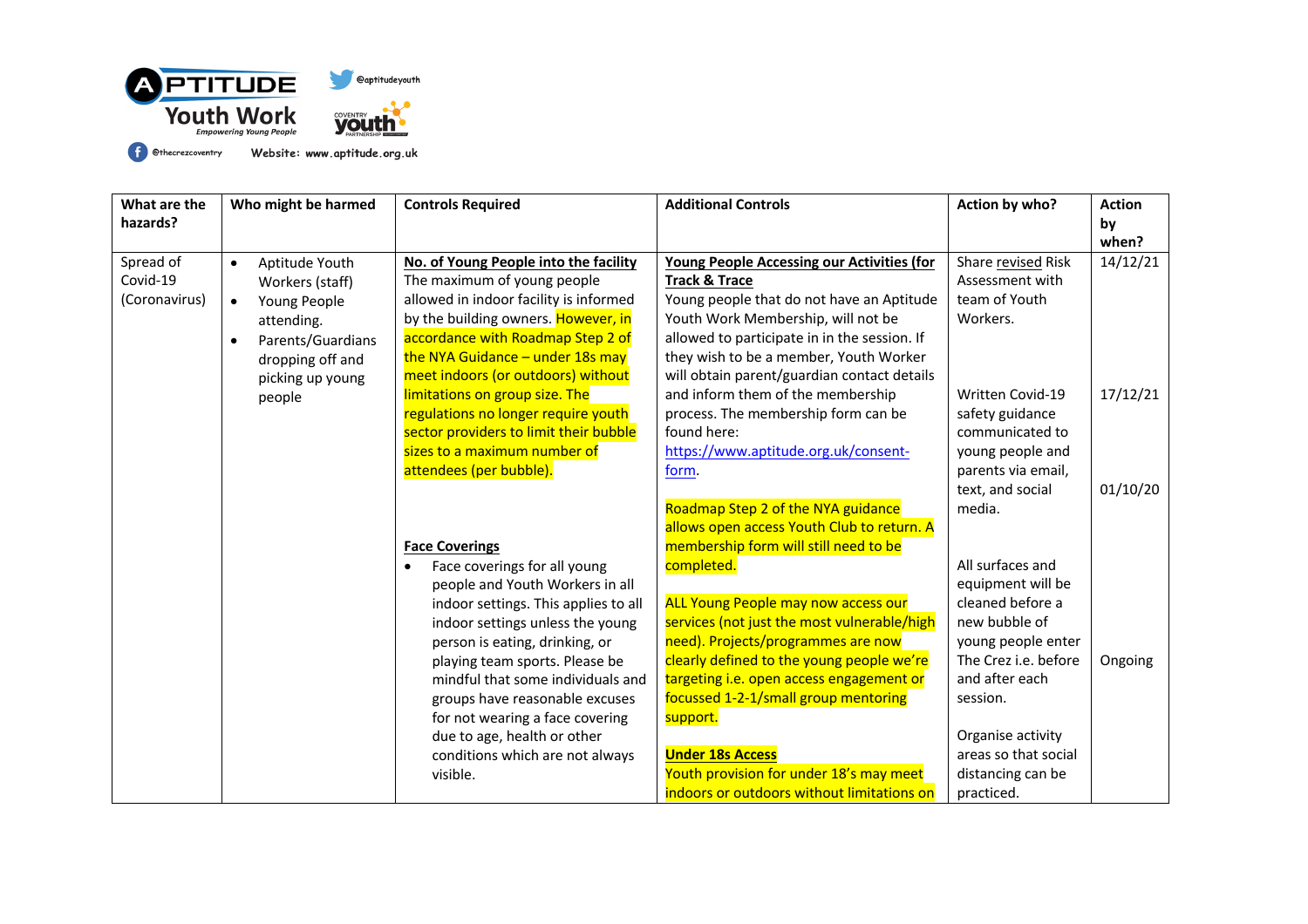



| Face masks will be provided to<br>$\bullet$<br>young people that do not have<br>one.<br>Young people and Youth Workers<br>$\bullet$<br>will be encouraged take 'fresh air'<br>breaks outside.<br><b>Upon Entry to an Indoor Facility</b><br>All young people to remain<br>$\bullet$<br>outside the front door of the<br>facility, in a line and socially<br>distanced. Signage on the floor<br>will indicated this.<br>If parents/guardians are dropping<br>$\bullet$<br>off the young person, they must<br>wait outside next to their child<br>until they're called inside or<br>they're happy their child is safe<br>and being supervised by a staff<br>member.<br>Youth Worker will call one young<br>$\bullet$<br>person at a time to walk inside<br>the front entrance. Here, the<br>young person will sanitise their<br>hands and sign the register. | group size. The regulations no longer<br>require youth sector providers to limit their<br>bubble sizes to a maximum number of<br>attendees (per bubble). However, the NYA<br>recommends that providers review their<br><b>Action Plans and Risk Assessments and</b><br>take steps to reduce the risk of community<br>transmission. For example, consider how to<br>manage groups of young people to a<br>manageable number to minimise the risk<br>of transmission. All standard COVID Secure<br>measures (social distancing, hygiene and<br>face coverings etc) will continue to be<br>required.<br><b>Over 18s</b><br>Youth provision for over 18's may meet<br>indoors or outdoors in 'Support Groups' for<br>vulnerable young people in groups of 15<br>(plus staff, volunteers, and carers).<br>Outdoor provision when not part of a<br>support group (detached or adhoc<br>delivery) must comply with the rule of six<br>(including workers/volunteers). Support<br>groups must be by invitation only and<br>places offered to vulnerable young people<br>(locally defined as vulnerable).<br><b>Track &amp; Trace</b> | Review, print and<br>display relevant<br>NYA/Government<br>Guidance posters<br>i.e. social<br>distancing, hand<br>washing.<br>Identify resources<br>and equipment<br>needed to adhere<br>to this Risk<br>Assessment.<br>Tara Foster - To<br>purchase resources<br>and equipment<br>needed to adhere<br>to this Risk<br>Assessment. | 25/09/20<br>01/10/20<br>18/09/20 |
|------------------------------------------------------------------------------------------------------------------------------------------------------------------------------------------------------------------------------------------------------------------------------------------------------------------------------------------------------------------------------------------------------------------------------------------------------------------------------------------------------------------------------------------------------------------------------------------------------------------------------------------------------------------------------------------------------------------------------------------------------------------------------------------------------------------------------------------------------------|------------------------------------------------------------------------------------------------------------------------------------------------------------------------------------------------------------------------------------------------------------------------------------------------------------------------------------------------------------------------------------------------------------------------------------------------------------------------------------------------------------------------------------------------------------------------------------------------------------------------------------------------------------------------------------------------------------------------------------------------------------------------------------------------------------------------------------------------------------------------------------------------------------------------------------------------------------------------------------------------------------------------------------------------------------------------------------------------------------------------------|------------------------------------------------------------------------------------------------------------------------------------------------------------------------------------------------------------------------------------------------------------------------------------------------------------------------------------|----------------------------------|
| Adhering to social distancing, a<br>$\bullet$<br>Youth Worker will escort one<br>young person at a time inside.                                                                                                                                                                                                                                                                                                                                                                                                                                                                                                                                                                                                                                                                                                                                            | A register will be taken by staff at all<br>sessions. Any facilities that we use with a<br>NHS QR code will be used by staff and<br>young people. For some indoor sessions,                                                                                                                                                                                                                                                                                                                                                                                                                                                                                                                                                                                                                                                                                                                                                                                                                                                                                                                                                  |                                                                                                                                                                                                                                                                                                                                    |                                  |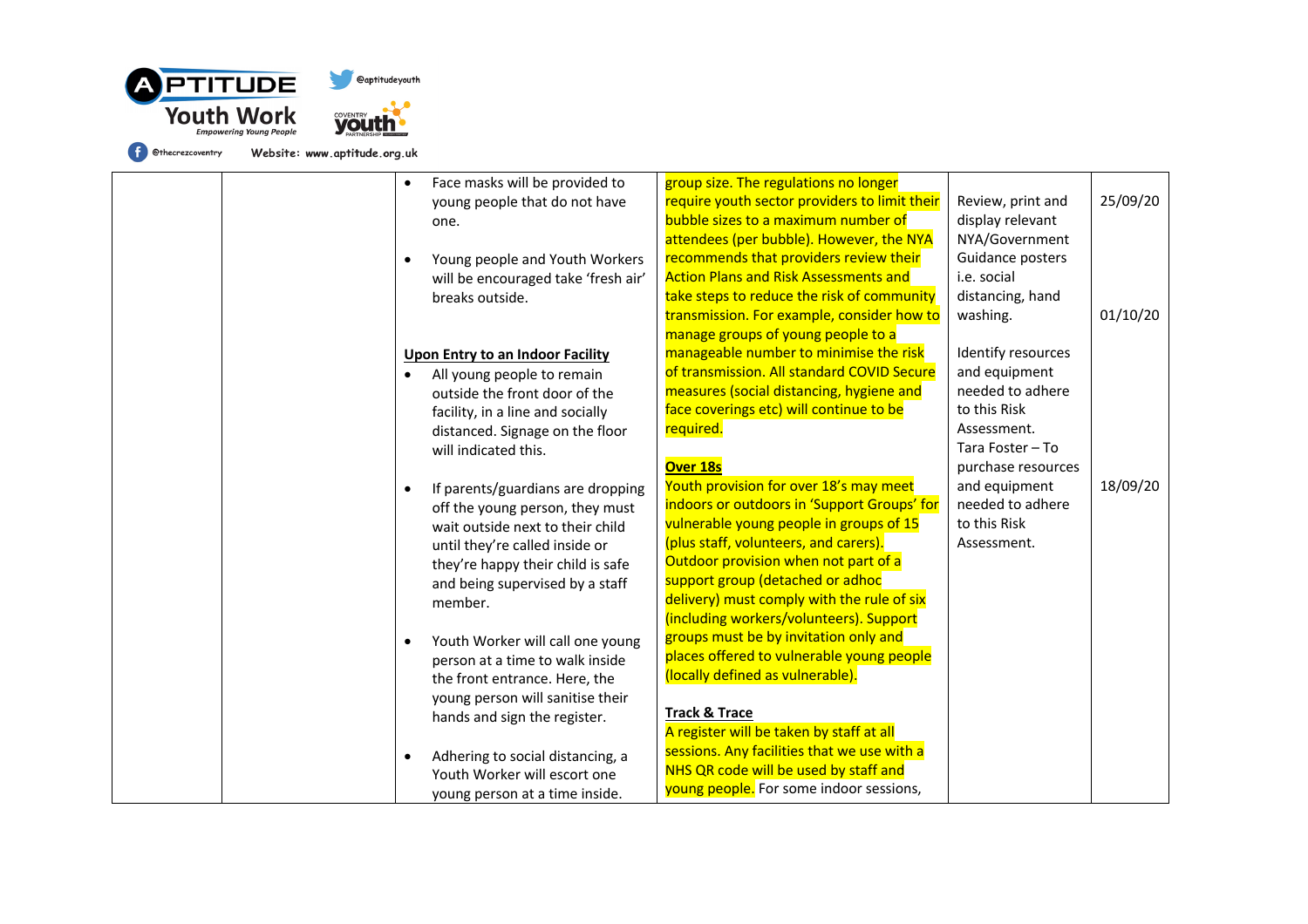

|  |                                                | parents/guardians will be required to book   |  |
|--|------------------------------------------------|----------------------------------------------|--|
|  | Once all young people have<br>$\bullet$        | their child onto the activity via            |  |
|  | entered the facility, Youth                    | www.aptitudetraining.org.                    |  |
|  | Workers will introduce                         | Parents/Guardians will be informed of this   |  |
|  | themselves and inform young                    | beforehand.                                  |  |
|  | people on the further guidelines               |                                              |  |
|  | outlined in this Risk Assessment.              | Ventilation                                  |  |
|  |                                                | Where possible, Youth Workers must           |  |
|  | <b>Throughout the Session</b>                  | ensure that windows and doors are always     |  |
|  | Hand washing facilities with soap<br>$\bullet$ | open. This is to be done before any young    |  |
|  | and water in place in each of the              | people arrive.                               |  |
|  | toilets.                                       |                                              |  |
|  |                                                | Handwashing                                  |  |
|  | Anti-bacterial gel (alcohol gel) will          | At the start and at the end of every         |  |
|  | $\bullet$<br>be present in each activity area, | session, Youth Workers will ask young        |  |
|  | including near the front                       | people to sanitise their hands. This will be |  |
|  | entrance/exit.                                 | provided upon entry and exit of the          |  |
|  |                                                | session.                                     |  |
|  | <b>Exiting Indoor Facilities</b>               |                                              |  |
|  | 5 minutes before the end of the<br>$\bullet$   | <b>Face Touching</b>                         |  |
|  | session, all young people be                   | Youth Workers to remind young people to      |  |
|  | asked to help clean any                        | avoid touching face, eyes, nose, or mouth    |  |
|  | surfaces/equipment they've used.               | with unclean hands. Tissues will be made     |  |
|  |                                                | available throughout the workplace.          |  |
|  | Adhering to social distancing, a<br>$\bullet$  |                                              |  |
|  | Youth Worker will escort one                   | <b>Sneezing and Coughing</b>                 |  |
|  | young person at a time towards                 | Youth Workers to remind young people to      |  |
|  | the exit. Here, the young person               | catch coughs and sneezes in tissues -        |  |
|  | will sanitise their hands before               | 'Follow Catch it, Bin it, Kill it'           |  |
|  | leaving the building.                          |                                              |  |
|  |                                                | <b>Social Distancing</b>                     |  |
|  | If parents/guardians are picking<br>$\bullet$  | Youth Workers to manage 1 metre social       |  |
|  | up their child, they must wait                 | distancing within the session including      |  |
|  |                                                |                                              |  |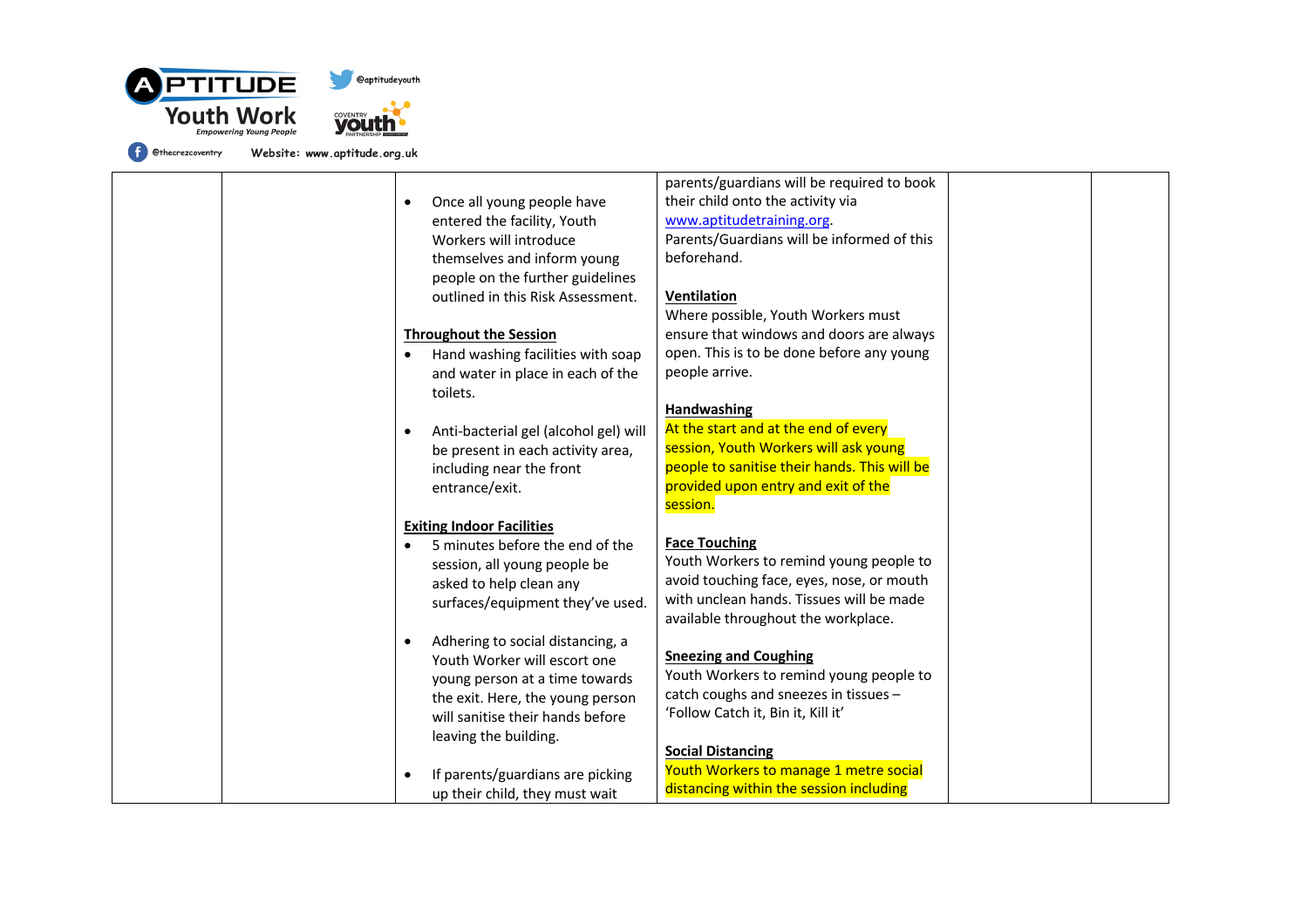

Website: www.aptitude.org.uk outside practicing social distancing.

> • A young person who has already been dismissed may wait outside the building for a friend to exit the building, they must do this whilst social distancing.

### **Young People Interaction**

• Under 18s may meet indoors (or outdoors) without limitations on group size. The regulations no longer require youth sector providers to limit their bubble sizes to a maximum number of attendees (per bubble).

### **Activity Areas & Social Distancing**

• Social Distancing - Reducing the number of young people/Youth Workers in any activity area to comply with the 1 metre gap recommended by the National Youth Agency.

### **Facility Specific Guidance**

### **The Crez**

• Maximum amount of young people per session = Unlimited (to be considered by session lead in instructed to follow the NHS Guidance. **Young People & their families -** Safety is the priority right now so if parents/guardians, their child, someone

ensuring activities/sessions are set up to encourage this and young people reminded of the importance of social distancing.

#### **Using Toilets**

One person allowed to use the toilet at a time. Anti-bacteria wipes will be provided in the toilet for young people to wipe parts of the toilet they've used.

## **Accountability of Aptitude Youth Workers**

All Youth Workers have read and signed to say they've understood this Risk Assessment.

Youth Work and Sports Coordinator to regularly check all aspects of this Risk Assessment is being adhered to.

Risk Assessment will be reviewed monthly – any updates or changes will be shared with young people, parents/guardians, and Youth Workers.

**Symptoms/Positive Testing of Covid-19 Youth Workers** – Any Aptitude Youth Workers who is showing symptoms will be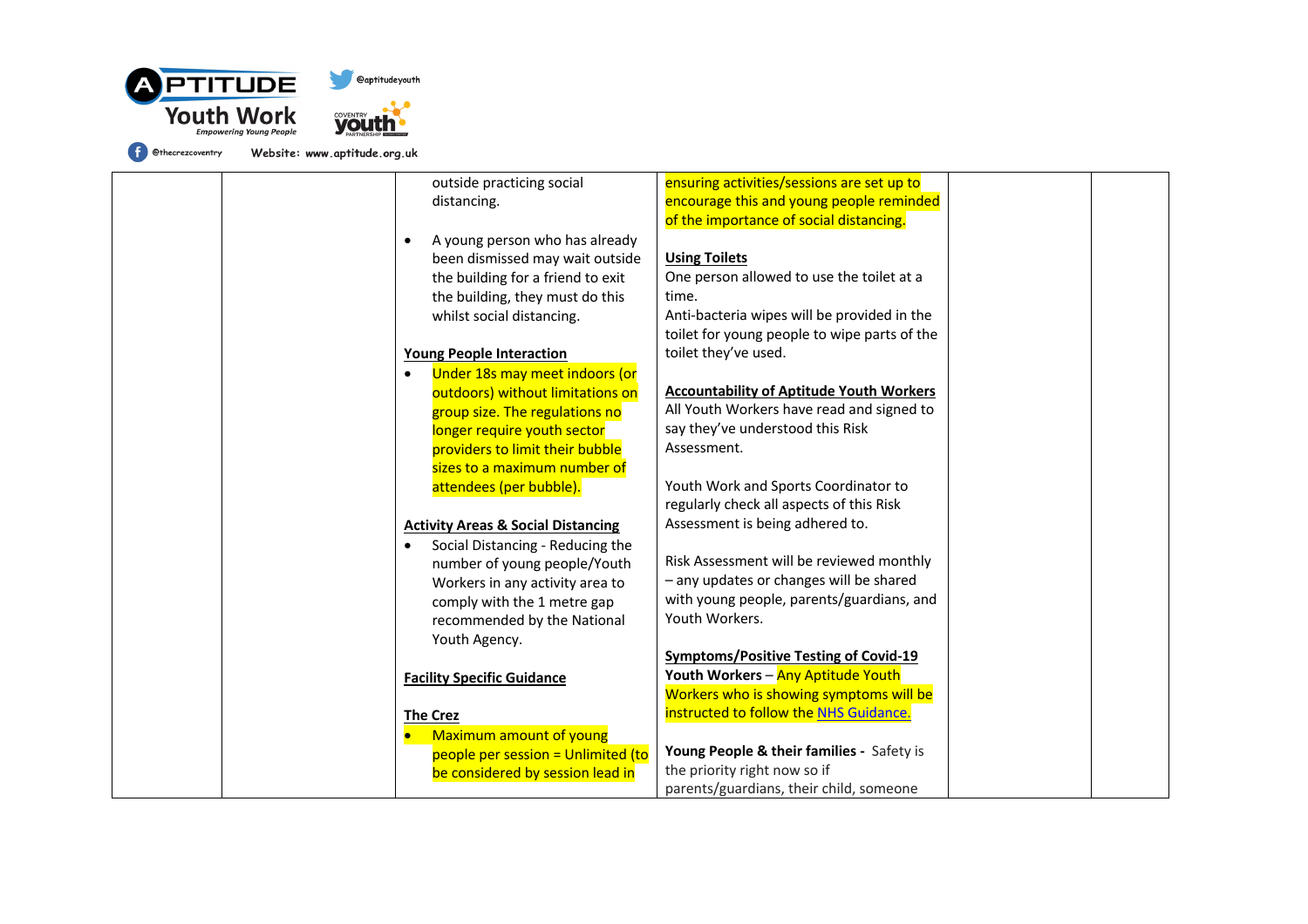

| terms of safeguarding and young            | else living in their household or anyone in  |  |
|--------------------------------------------|----------------------------------------------|--|
| person to staff ratio).                    | your support bubble have any of the main     |  |
|                                            | symptoms of Covid-19, we encourage you       |  |
| The Music Studio - A maximum of            | to follow the NHS Guidance.                  |  |
| 6 people in the studio at any              |                                              |  |
| given time to maintain social              | Additionally, if your child's year group has |  |
| distancing i.e. 2 Youth Worker             | been sent home due to a positive Covid-19    |  |
| and 2 young people.                        | test, please contact us via                  |  |
|                                            | andrew@aptitude.org.uk or 07564580162        |  |
| Sports Hall - A maximum of 30<br>$\bullet$ | to discuss further.                          |  |
| people in the sports hall at any           |                                              |  |
| given time to maintain social              | Symptoms Checker for staff, young people     |  |
| distancing i.e. 2 Youth Workers            | and parents/guardians:                       |  |
|                                            | https://111.nhs.uk/covid-19/                 |  |
| and 28 young people.                       |                                              |  |
|                                            |                                              |  |
| Dining Hall - A maximum of 24<br>$\bullet$ |                                              |  |
| people in the dining hall the at           |                                              |  |
| any given time to maintain social          |                                              |  |
| distancing i.e. 2 Youth Workers            |                                              |  |
| and 22 young people.                       |                                              |  |
|                                            |                                              |  |
| Dance Studio - A maximum of 20             |                                              |  |
| people in the dance studio at              |                                              |  |
| given time to maintain social              |                                              |  |
| distancing i.e. 2 Youth Workers            |                                              |  |
| and 18 young people.                       |                                              |  |
|                                            |                                              |  |
| Main Youth Club Area (pool table)          |                                              |  |
| - A maximum of 16 people in this           |                                              |  |
| area at any given time to maintain         |                                              |  |
| social distancing i.e. 2 Youth             |                                              |  |
| Worker and 14 young people.                |                                              |  |
|                                            |                                              |  |
|                                            |                                              |  |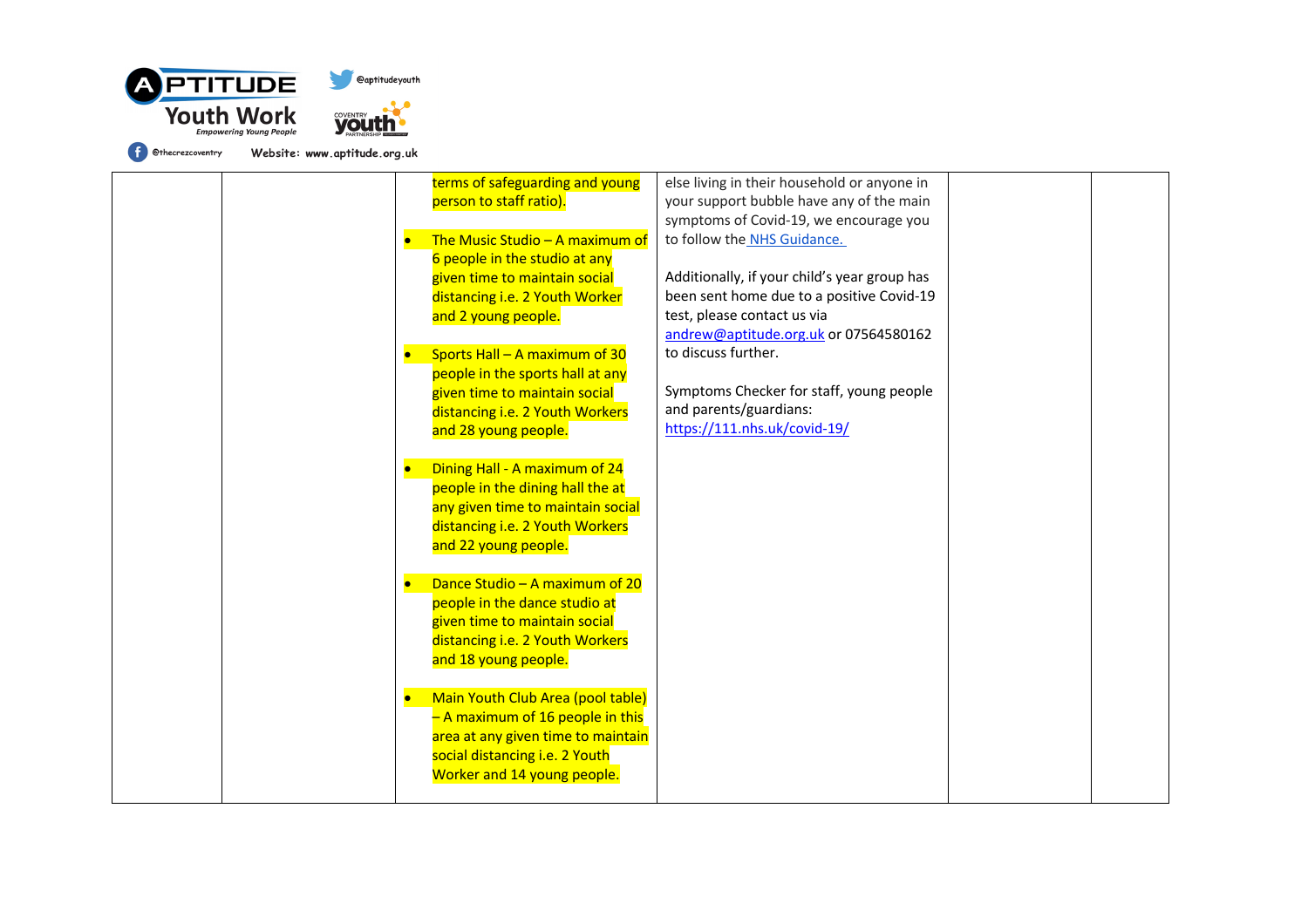

| Computer Stations - A maximum<br>$\bullet$<br>of 8 people in this area to<br>maintain social distancing i.e. 2<br>Youth Workers and 6 young<br>people.                                                                                                                                                                                                                                                                                         |
|------------------------------------------------------------------------------------------------------------------------------------------------------------------------------------------------------------------------------------------------------------------------------------------------------------------------------------------------------------------------------------------------------------------------------------------------|
| Mentoring (Side Room) - 4<br>$\bullet$<br>people in this area to maintain<br>social distancing i.e. 2 Youth<br>Workers and 2 young people.                                                                                                                                                                                                                                                                                                     |
| <b>Pathways (Radford) Family Hub</b><br>Awaiting revised guidance by H&S<br>$\bullet$<br>rep and Early Help Managers.<br>Below is current guidance.<br>Maximum amount of young<br>$\bullet$<br>people per session = 8<br>Main Youth Club Area - 6 people<br>$\bullet$<br>i.e. 2 Youth Workers and 4 young<br>people at any one time.<br>Pool Table Area - 4 people i.e. 2<br>$\bullet$<br>Youth Workers and 2 Young<br>People at any one time. |
| <b>Moat Family Hub</b><br>Awaiting revised guidance by H&S<br>$\bullet$<br>rep and Early Help Managers.<br>Below is current guidance.<br><b>Park Edge Family Hub</b><br>$\overline{C}$<br>$\bullet$                                                                                                                                                                                                                                            |